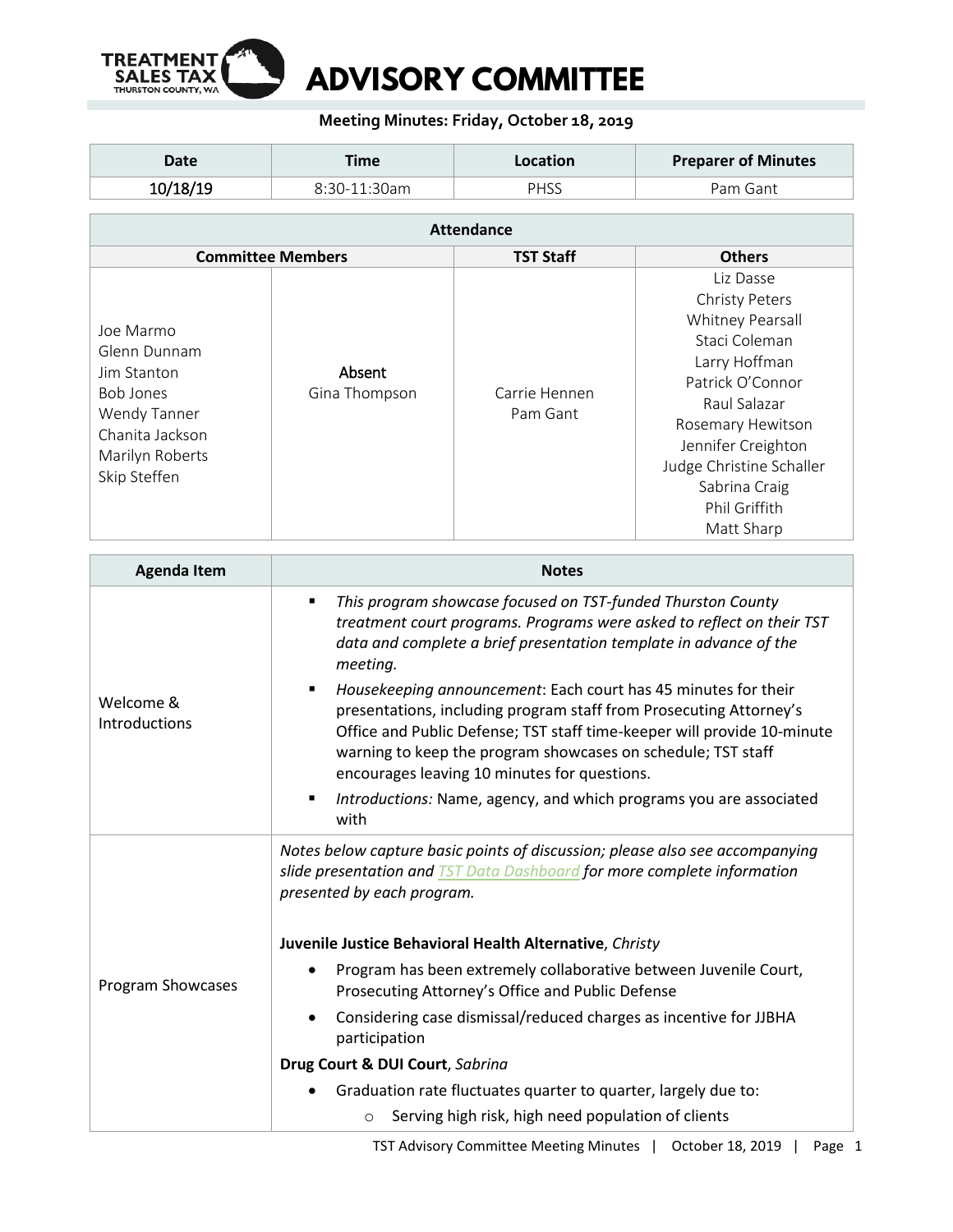

 **ADVISORY COMMITTEE**

| <b>Agenda Item</b> | <b>Notes</b>                                                                                                                                                                                                                                                                                                                                                                                                                                                                         |  |
|--------------------|--------------------------------------------------------------------------------------------------------------------------------------------------------------------------------------------------------------------------------------------------------------------------------------------------------------------------------------------------------------------------------------------------------------------------------------------------------------------------------------|--|
|                    | Clients going on bench warrant and eventually being terminated<br>$\circ$<br>from the program (2019-Q1 43% of program exits were<br>termination due to bench warrants)                                                                                                                                                                                                                                                                                                               |  |
|                    | 2019-Q1 also included two court cancellations due to the<br>$\circ$<br>holidays falling on the regular court calendar                                                                                                                                                                                                                                                                                                                                                                |  |
|                    | Program actively seeking solutions to prevent clients from going on<br>bench warrant; looking at different engagement strategies, especially for<br>clients that successfully complete the Chemical Dependency Program in<br>jail and go on bench warrant after entering work release.<br>DUI Court has a notably small census/caseload at any given time, so one<br>$\bullet$<br>unsuccessful exit out of a few can drastically change the graduation rate<br>quarter after quarter |  |
|                    |                                                                                                                                                                                                                                                                                                                                                                                                                                                                                      |  |
|                    | Early referrals to Drug Court/DUI Court are important so that clients can<br>$\bullet$<br>understand the options available to them.                                                                                                                                                                                                                                                                                                                                                  |  |
|                    | Program staff work actively to find housing options for their participants                                                                                                                                                                                                                                                                                                                                                                                                           |  |
|                    | <b>Public Defense comments, Luke</b>                                                                                                                                                                                                                                                                                                                                                                                                                                                 |  |
|                    | Medication-Assisted Treatment has been a helpful resource<br>$\circ$                                                                                                                                                                                                                                                                                                                                                                                                                 |  |
|                    | Chemical Dependency Program should be a last resort and has<br>$\circ$<br>been relied on heavily by the Drug Court/DUI Court program-<br>CDP participation requires 20 weeks in jail and has different<br>rules/sanctions from the Drug Court/DUI Court program                                                                                                                                                                                                                      |  |
|                    | Increased need for housing, especially clean and sober housing<br>$\circ$                                                                                                                                                                                                                                                                                                                                                                                                            |  |
|                    | Would like to see fewer terminations after bench warrant<br>$\circ$                                                                                                                                                                                                                                                                                                                                                                                                                  |  |
|                    | Prosecuting Attorney's Office comments, Rosemary                                                                                                                                                                                                                                                                                                                                                                                                                                     |  |
|                    | Excellent team of 3 assigned public defenders and 3 assigned<br>$\circ$<br>prosecutors for Drug Court/DUI Court                                                                                                                                                                                                                                                                                                                                                                      |  |
|                    | The Chemical Dependency Program has been a useful option to<br>$\circ$<br>help stabilize participants because it is a collaborative process in<br>which participants live with others with shared/similar<br>experiences                                                                                                                                                                                                                                                             |  |
|                    | Reliable transportation has become a challenge because the<br>$\circ$<br>public transit system does not go everywhere in the county and<br>can be exceptionally lengthy amount of time to get from Point A<br>to Point B, consuming a lot of a participant's time                                                                                                                                                                                                                    |  |
|                    | <b>National Conference Highlights</b>                                                                                                                                                                                                                                                                                                                                                                                                                                                |  |
|                    | Did not discuss everything available on the program showcase<br>$\circ$<br>slides                                                                                                                                                                                                                                                                                                                                                                                                    |  |
|                    | Parenting classes can reduce recidivism (quoted 65% reduction<br>$\circ$<br>in recidivism) for parents in the Drug Court/DUI Court program-<br>90% of Thurston County participants have children                                                                                                                                                                                                                                                                                     |  |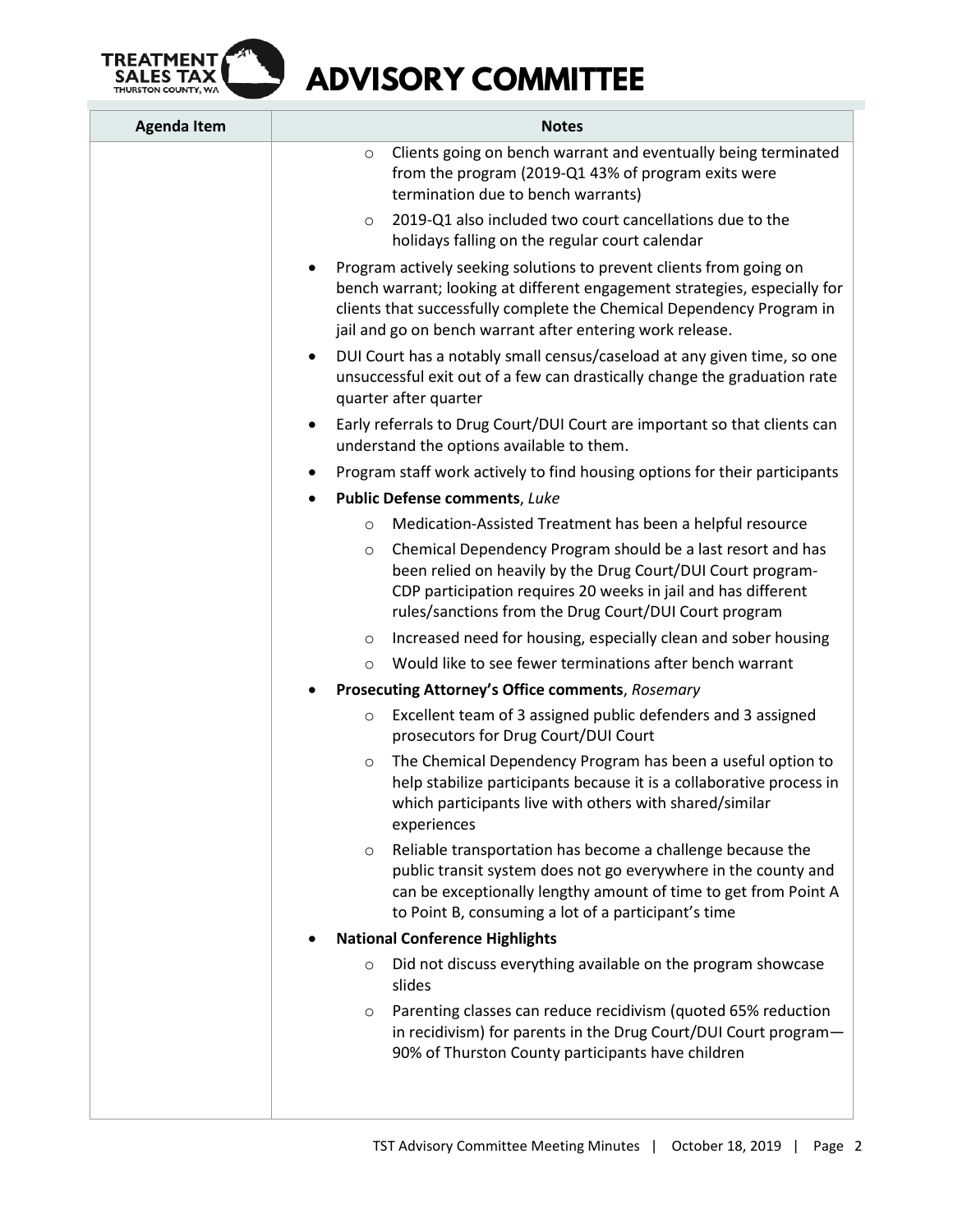

## **ADVISORY COMMITTEE**

| <b>Agenda Item</b> | <b>Notes</b>                                                                                                                                                                                                                                               |  |
|--------------------|------------------------------------------------------------------------------------------------------------------------------------------------------------------------------------------------------------------------------------------------------------|--|
|                    | Mental Health Court & Veterans Court, Staci                                                                                                                                                                                                                |  |
|                    | Referrals to Mental Health & Veterans Court are a significant process<br>$\bullet$<br>that has been discussed by many offices/departments; improvement<br>efforts have been made                                                                           |  |
|                    | Gathering information about referrals takes a significant amount of time,<br>٠<br>such as receiving documentation from behavioral health providers and<br>working with individuals with serious mental illness                                             |  |
|                    | Referrals to the programs have decreased because referents have heard<br>$\bullet$<br>about the courts reaching capacity and having a waitlist                                                                                                             |  |
|                    | To open new spots in court, the program has considered allowing<br>$\bullet$<br>graduations at 18 and 20 months of successful participation rather than<br>waiting for 24 full months                                                                      |  |
|                    | It has been increasingly difficult to find housing solutions/options for<br>$\bullet$<br>participants in Mental Health and Veterans Court because many<br>participants have intense behavioral issues/needs                                                |  |
|                    | Clients with SSI/SSDI cannot use these funds for court associated<br>٠<br>costs/fees                                                                                                                                                                       |  |
|                    | Mental Health and Veterans Court do not have their "own" providers,<br>$\bullet$<br>which means program staff work with a multitude of providers for their<br>participants                                                                                 |  |
|                    | Social isolation of participants is an issue within the Mental Health &<br>$\bullet$<br>Veterans Court model, so the program is trying to increase social<br>engagement among participants (social support is considered an<br>incentive to participation) |  |
|                    | The treatment courts would love to explore housing options best suited<br>$\bullet$<br>to their participants- perhaps a tiny house village or some kind of specific<br>housing option for clients with behavioral health needs                             |  |
|                    | <b>Public Defense comments, Patrick</b>                                                                                                                                                                                                                    |  |
|                    | The need for this court is increasing, we need to continue to<br>$\circ$<br>work toward solutions                                                                                                                                                          |  |
|                    | Public defense has been working with Mental Health and<br>$\circ$<br>Veterans Court staff on the referral process, but it is difficult to<br>refer to a program with a 1-3 month wait time to get into the<br>court when the clients need help right away  |  |
|                    | Need to work with clients that are on a waiting list so they can<br>$\circ$<br>receive help before entering court                                                                                                                                          |  |
|                    | Prosecuting Attorney's Office comments, Liz                                                                                                                                                                                                                |  |
|                    | Participants truly benefit from this court program because they<br>$\circ$<br>need a coordinated system that establishes habits and keeps<br>them on track with their treatment and engagement                                                             |  |
|                    | Courthouse facilities are at capacity<br>$\circ$                                                                                                                                                                                                           |  |
|                    | Clients need cell phones to stay in contact and to potentially<br>$\circ$<br>incorporate mobile apps for calendars and check-ins                                                                                                                           |  |